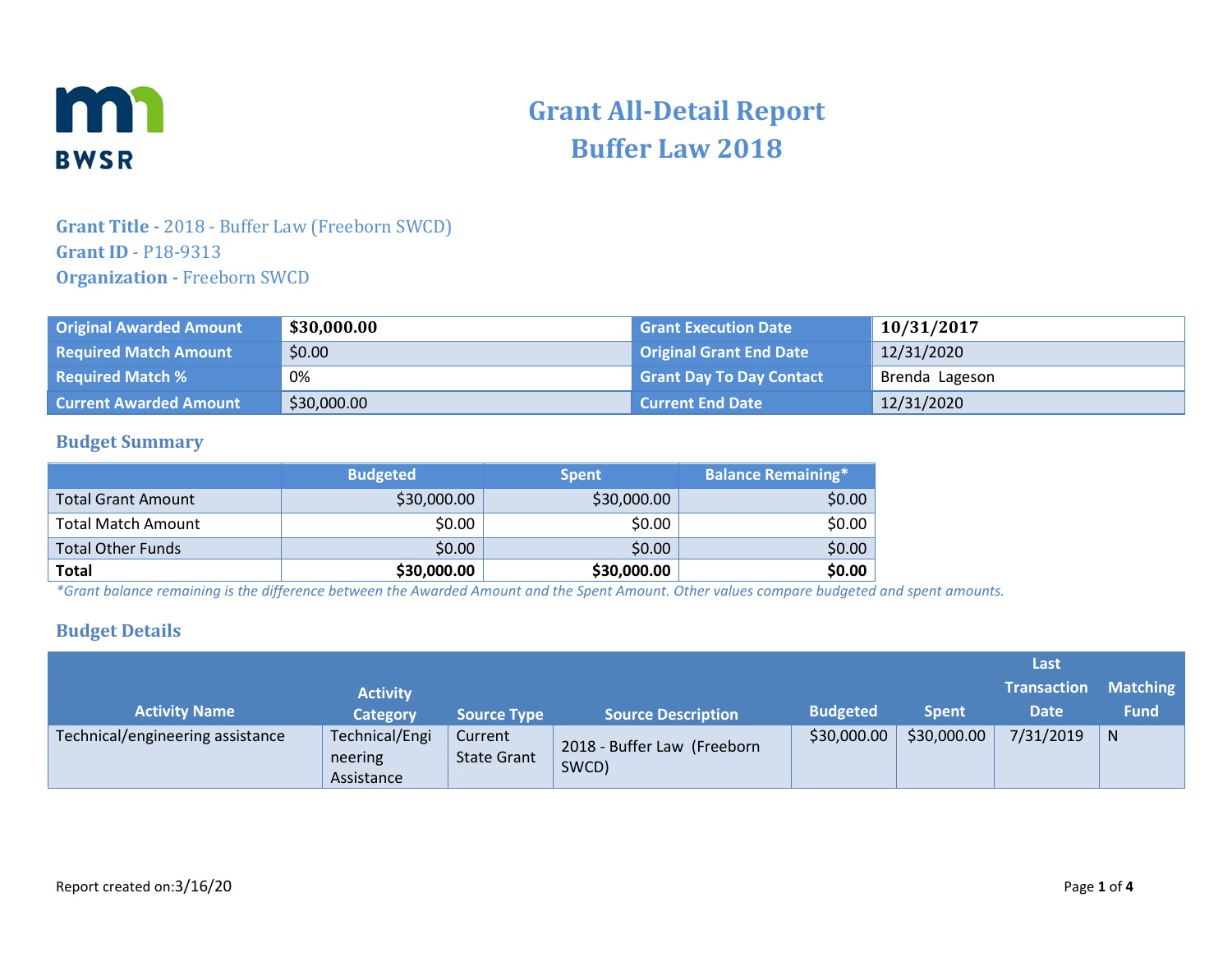# **Activity Details Summary**

| <b>Activity Details</b>             | <b>Total Action Count</b> | <b>Total Activity Mapped</b> | <b>Proposed Size / Unit</b>                 | <b>Actual Size / Unit</b> |
|-------------------------------------|---------------------------|------------------------------|---------------------------------------------|---------------------------|
|                                     |                           |                              |                                             |                           |
| <b>Proposed Activity Indicators</b> |                           |                              |                                             |                           |
| <b>Activity Name</b>                | <b>Indicator Name</b>     | <b>Value &amp; Units</b>     | <b>Calculation Tool</b><br><b>Waterbody</b> | <b>Comments</b>           |
| <b>Final Indicators Summary</b>     |                           |                              |                                             |                           |

| Total Value<br><b>Indicator Name</b><br>Unit |  |
|----------------------------------------------|--|
|----------------------------------------------|--|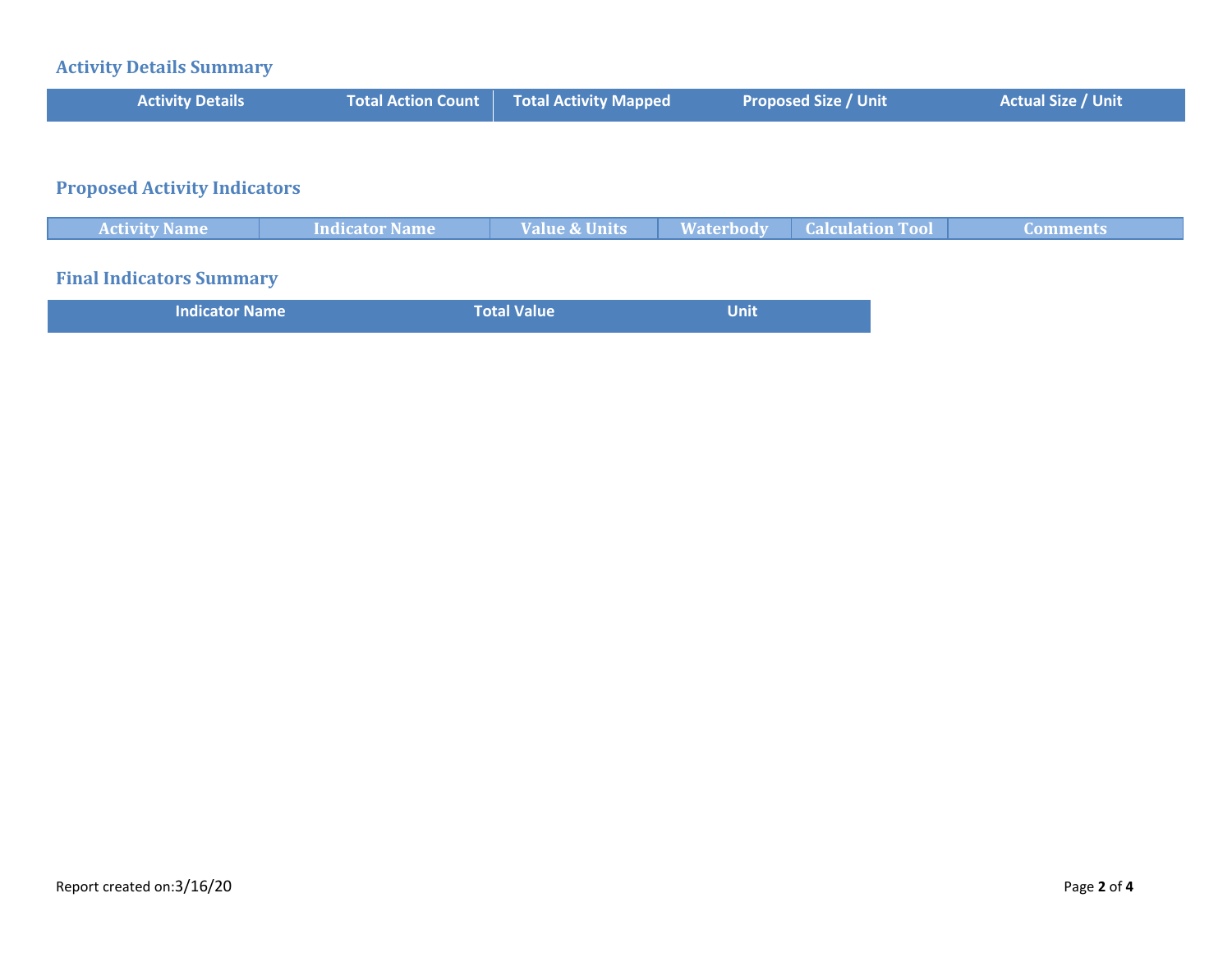# **Grant Activity**

| <b>Grant Activity - Technical/engineering assistance</b> |                                                                                                                                                                                                                                                                                                                                                                                                                                                                                                                                                                                                                                                                                                                                                                                                                                                                                                                                                                                                                                                                                                                                                                                                                                                                                                                                                                                                                                                              |  |  |  |  |
|----------------------------------------------------------|--------------------------------------------------------------------------------------------------------------------------------------------------------------------------------------------------------------------------------------------------------------------------------------------------------------------------------------------------------------------------------------------------------------------------------------------------------------------------------------------------------------------------------------------------------------------------------------------------------------------------------------------------------------------------------------------------------------------------------------------------------------------------------------------------------------------------------------------------------------------------------------------------------------------------------------------------------------------------------------------------------------------------------------------------------------------------------------------------------------------------------------------------------------------------------------------------------------------------------------------------------------------------------------------------------------------------------------------------------------------------------------------------------------------------------------------------------------|--|--|--|--|
| <b>Description</b>                                       | Technical/engineering assistance<br>Provide technical, planning, and implementation assistance to landowners. Host meetings with shoreland and drainage<br>authority. Assistance to collect and forward issues identified by landowners or SWCD related to accuracy of DNR Buffer<br>Maps. Provide alternative practice validations. Implement excessive soil erosion provisions that protect downstream waters<br>and property owners. Inventory and tracking progress towards compliance including baseline conditions. Landowner<br>outreach and information. Staff time and expenses such as postage, printing, advertising, meeting room rental, and<br>refreshments.                                                                                                                                                                                                                                                                                                                                                                                                                                                                                                                                                                                                                                                                                                                                                                                   |  |  |  |  |
| <b>Category</b>                                          | TECHNICAL/ENGINEERING ASSISTANCE                                                                                                                                                                                                                                                                                                                                                                                                                                                                                                                                                                                                                                                                                                                                                                                                                                                                                                                                                                                                                                                                                                                                                                                                                                                                                                                                                                                                                             |  |  |  |  |
| <b>Start Date</b>                                        | <b>End Date</b><br>12-Aug-19<br>31-Oct-17                                                                                                                                                                                                                                                                                                                                                                                                                                                                                                                                                                                                                                                                                                                                                                                                                                                                                                                                                                                                                                                                                                                                                                                                                                                                                                                                                                                                                    |  |  |  |  |
| <b>Has Rates and Hours?</b>                              | Yes                                                                                                                                                                                                                                                                                                                                                                                                                                                                                                                                                                                                                                                                                                                                                                                                                                                                                                                                                                                                                                                                                                                                                                                                                                                                                                                                                                                                                                                          |  |  |  |  |
| <b>Actual Results</b>                                    | 2018 staff salaries in assisting landowners in Freeborn County make sure they are compliant with the Buffer Law. Many in<br>office appointments, on site appointments which included measuring fields and giving options to the landowners. 2 Tech<br>357.5 hours @ \$40.38, 3 Tech 161 hours @ \$33.24, Manager 3 hours @ 69.22, Office Manager 7 hours @ \$53.75, Temp 33.5<br>hours @ \$21.88. BWSR billable rates.<br>All funds have been expended as follows; 2019 expenses were used for salaries per billable rates as follows; Manager 7.5<br>hours @ \$56.81, 2 Tech. 109 hours @ \$44.77, 3 Tech. 39.5 hours @ \$44.62, and 4 Tech. 52.5 hours @ \$32.78 for a total of<br>\$8,789.45. Final summary as follows: Staff have been busy educating landowners about the buffer law, flagging buffer<br>boundaries, doing compliance site checks, following up with landowners to see if buffers got installed, and updating the<br>BuffCAT tracking system. With the wetter field conditions extensions have been given to landowners to allow for better<br>planting conditions. Public Waters: I would say 95% compliant<br>Public Ditches: I would say 75% compliant<br>The percentages are based off of what we think is planted. The 5% of Public Waters parcels and 25% of Public Ditch parcels<br>that are not compliant are in the works of planting buffers. We have 1 Public Waters parcel that is within the county<br>enforcement period. |  |  |  |  |

## **Grant Attachments**

| <b>Document Name</b>                     | <b>Document Type</b>   | <b>Description</b>                                            |
|------------------------------------------|------------------------|---------------------------------------------------------------|
| 2018/2019 Programs and Operations Grants | <b>Grant Agreement</b> | 2018/2019 SWCD Programs and Operations Grants - Freeborn SWCD |
| Report created on:3/16/20                |                        | Page 3 of 4                                                   |